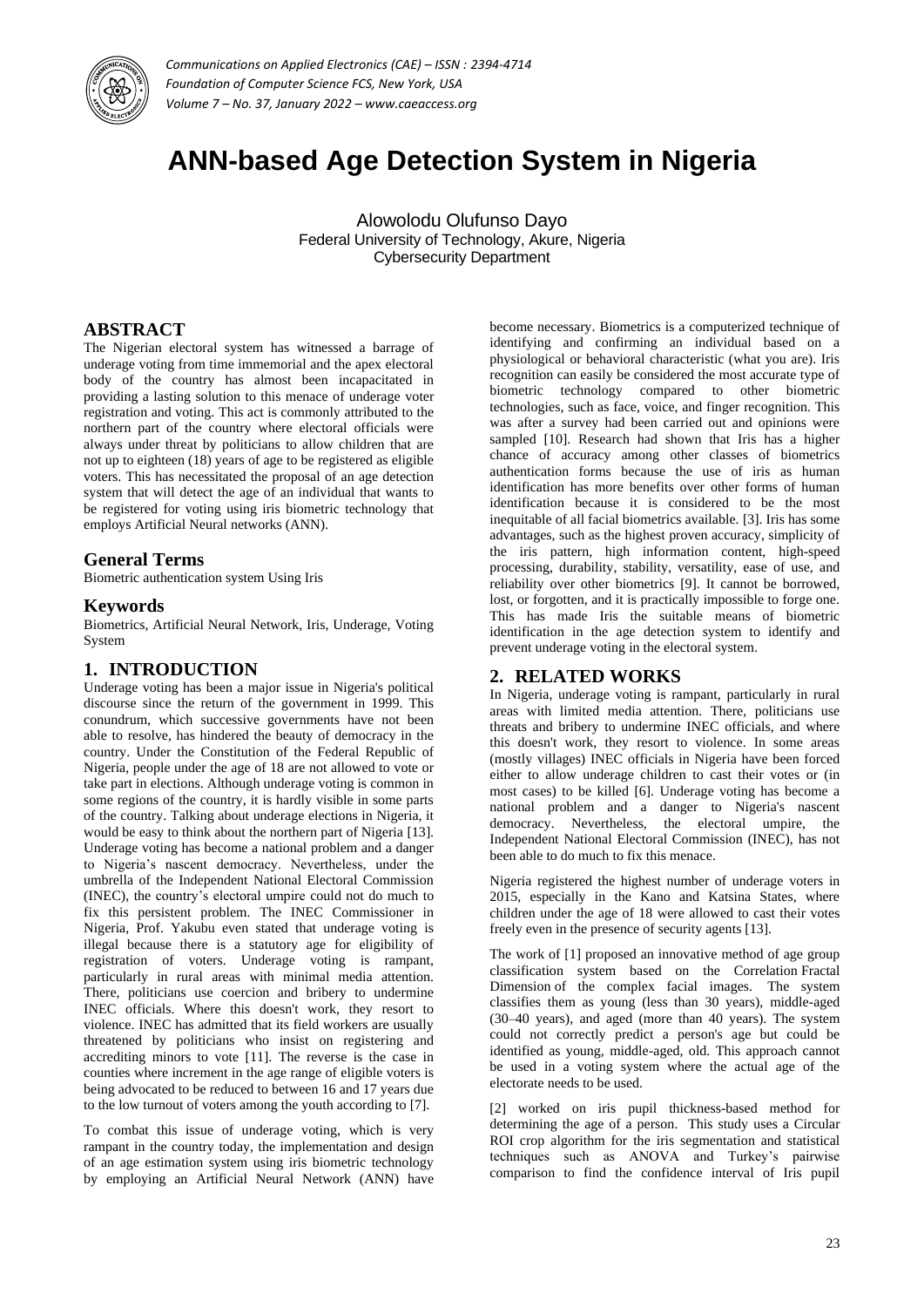

thickness of different ages. A lesser range of age groups was not investigated and the factors that contribute to template aging.

[12] proposed a neural network-based iris recognition system using haralick features which include localization of iris using Hough transform algorithm, Normalization using Daughman's rubber sheet model, feature extraction using 2-D Haar wavelet. From the low-frequency data, Gray level cooccurrence matrix (GLCM) based Haralick features were computed and the probabilistic neural network (PNN) was used for matching purposes.

[4] opined that the use of a Personal Identification Number (PIN) or a password can no longer be relied upon as a means of securely identifying an individual. Iris recognition has been discovered to be a better form of biometric identification measurement among others and this has made it to be an interesting area of research focus. Iris recognition and authentication have a major code generation and verification accuracy issue.

[5] proposed an iris recognition system to enhance the esecurity environment based on wavelet theory. The system is based on an empirical analysis of the iris image and is divided into several stages using local image properties. Unit measures capture the iris patterns; evaluate the position of the iris boundary; convert the iris boundary to the extended polar coordinate system; extract the iris code based on a texture analysis using wavelet transformations, and identify the iris code. The proposed system uses wavelet transformations for texture analysis. The system was implemented and evaluated using a dataset of 240 samples of iris data of varying contrast efficiency. The irises are localized and unwrapped to form a texture layer. Features are derived using multi-scale global texture analysis.

# **3. METHODOLOGY**

## **3.1 System Design**

The first phase of the method is the collection of a large database consisting of several iris images of minors and adults. The images will be captured using a CCD (Coupled Charged-Device) camera with a good resolution to create meaningful detailed images. Then the iris images are segmented by converting the iris images to grayscale images and Artificial Neural Network (ANN) will be used to train the iris images gotten during the second phase. The type of neural network used is a deep learning network with feed-forward propagation (FFP). A deep neural network means stacking many hidden layers and to learn more complex relationships in the data. This network is a four-layered network with nine (9) inputs in the input layer, the second third and fourth layers will have 3, 2, and 1 node respectively. The last node serves as the output which is the resultant age of the owner of the iris.

### **3.2 Iris Image Acquisition**

The left side iris was considered in this work rather than using any of the iris from a different person. The iris images were captured from several people with the use of a CCD camera, which was placed at a distance of approximately 9cm from the user's eye. The captured images were of high resolution which is necessary for the accurate detection of the outer and inner circle boundaries.

#### **3.3 Iris Image Preprocessing**

The captured iris images were processed to increase the system performance. The processing methods include; Iris cropping, Iris Grayscale conversion, and Normalization of the iris images

- i) Cropping: The captured iris images were cropped using 3-dimensional paint. Cropping out the iris images isolates the actual iris region from the digital image to remove all the irrelevant parts.
- ii) Grayscale Conversion: The iris images were converted to grayscale to reduce the noise contained in the iris images, to reduce the space complexity, and also to make further processing faster. The images are converted to grayscale using:  $Im g = Im age.open(file name, "r")$ Pix\_Val = list(img.get data()
- iii) Normalization: To unify input data with the various units, they are normalized. It helps to move the weights of the vectors towards a good solution using the formula below

For inputs:

The normalized value of a column = real value in a column -mean of a column standard deviation of a column

For Output:



**Figure 1: The system architectural design**

# **3.4 The ANN Layers**

From the diagram below, the network to be used has 4 layers with 9 inputs in the input layer, the second, third, and fourth layers have 4, 3, and 1 node respectively. The last node, which is the output, is the predicted age. The activation function used is  $tanh(x)$  and is non-linear from which the network can learn. Each node takes multiple weighted inputs, applies the activation function to the summation of these inputs, and in doing so generates an output. At the training, the input vector is presented to the network, which produced an output vector. This output vector is compared with the desired/target output vector. An error signal is generated if there is a difference between the actual output and the desired/target output vector. Based on this error signal, the weights are adjusted until the actual output is matched with the desired output.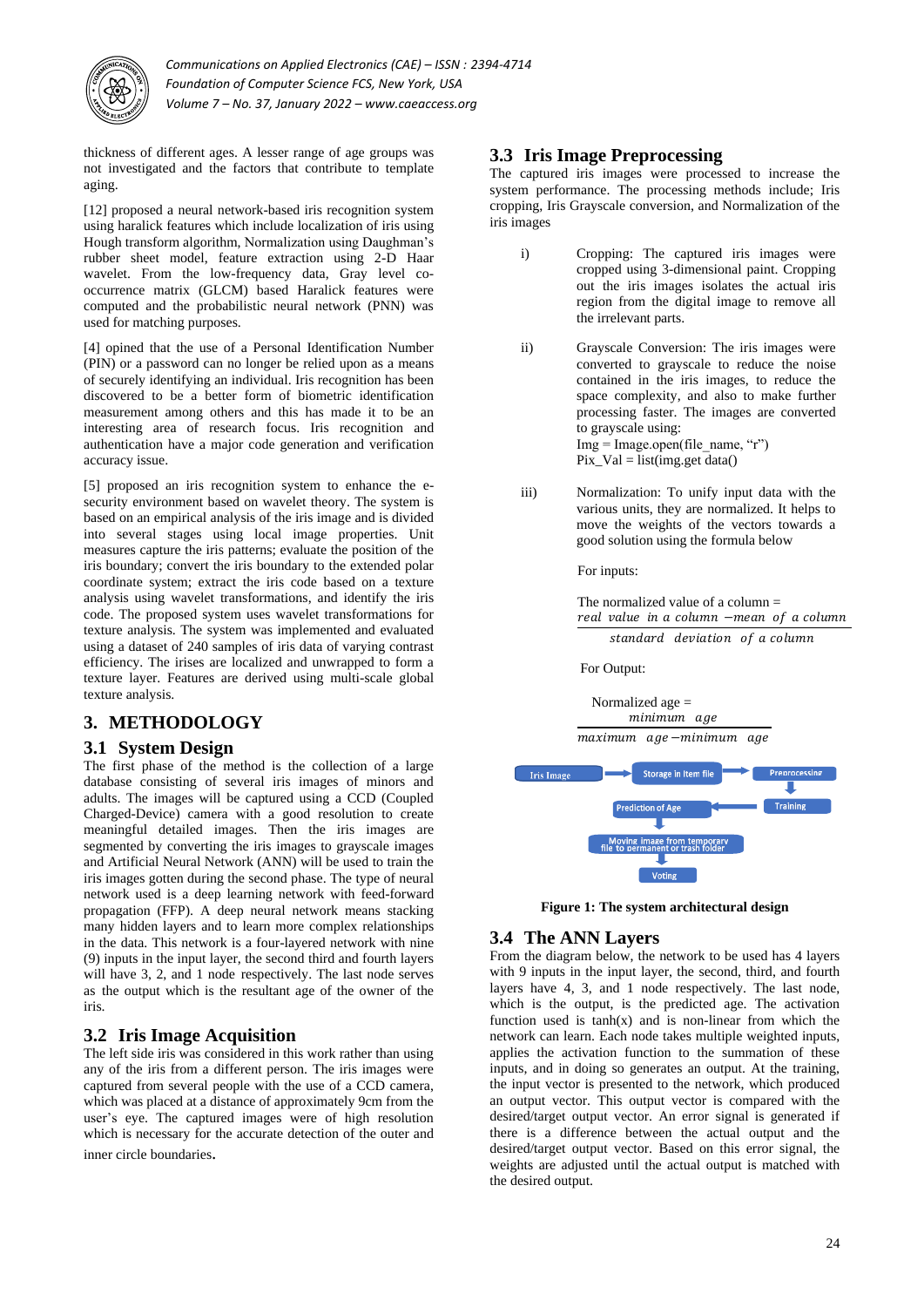



**Figure 2: The ANN layers**

Based on this error signal, the weights are adjusted until the actual output is matched with the desired output.

The values of the neurons of a hidden layer are called the activities of the hidden layer. To compute the values of neurons in the hidden layer, equations 1 and 2 are used while the values are saved into a matrix called  $a^{(l)}$ 

$$
Z^{l} = X^{l-1} \cdot W^{l-1} \dots \dots \dots \dots \dots \dots \dots \dots Eqn 1
$$
  

$$
a^{(l)} = \tanh[\mathbb{E}[Z]^{(l)} \dots \dots \dots \dots \dots \dots \dots Eqn 2]
$$

While *X* and *W* are supplied, weights are randomly generated initially. In the network, there are vectors  $W_1$ ,  $W_2$  and  $W_3$ .  $W_1$ is a 2-dimensional vector of 10 rows and 3 columns,  $W_2$  is a 2dimensional vector of 4 rows and 2 columns, and  $W_3$  is a 1dimensional vector of 3 rows and 1 column. Z, a dot product of X and W, is computed for hidden and output layers.  $a^{(l)}$ , which is an output of hidden and output layers, are predicted outputs.

 <sup>4</sup> = − . (1 − tanh 4 2 … … … … . . 3 ( ) = 4 . <sup>3</sup> … … … … … … … . 4

$$
OW_3
$$
  

$$
B = (84 \text{ W}^T) (1 - \tanh(\tau^{(3)2}))
$$

 $\Omega$ 

 <sup>3</sup> = 4 . <sup>3</sup> . (1 − tanh 3 2 … … … … . . 5

( ) <sup>2</sup> = 3 . <sup>2</sup> … … … … … … … . 6

$$
\delta^2 = (\delta^3.W_2^T) \cdot (1 - \tanh(z^{(2)}) \dots \dots \dots \dots \dots eqn \, 7
$$

( ) <sup>1</sup> = 2 . … … … … … … … . 8

In the 4-layer network, eqn.3 is an error in the output layer. eqn.5 and eqn.7 are errors in the third layer and second layer respectively. eqn.4, eqn.6, and eqn.8 are for the rates of change of the cost concerning weights,  $W_2$ ,  $W_1$ , in the network. In other words, they give individual gradients for each inputoutput pair. The total gradients for the entire set of inputoutput pairs are:

$$
\frac{\partial (J(W))}{\partial W_3}/m, \frac{\partial (J(W))}{\partial W_2}/m \text{ and } \frac{\partial (J(W))}{\partial W_1}/m
$$

m is 80% of the image samples.

With regularization term included, the total gradients for the entire set of input-output pairs become:

( ) <sup>3</sup> / + . <sup>3</sup> … … … … … … … . 9 ( ) <sup>2</sup> / + . <sup>2</sup> … … … … … … … . 10 <sup>1</sup> / + . <sup>1</sup> … … … … … … … . 11

Using the learning rate and the total gradients, the weights are further updated as follows:

<sup>1</sup> = <sup>1</sup> − . ( <sup>1</sup> + . <sup>1</sup> /) … … … … … … … . 12

<sup>2</sup> = <sup>2</sup> − . ( <sup>2</sup> + . <sup>2</sup> /) … … … … … … … . 13

$$
W_3 = W_3 - \alpha \cdot \frac{\partial (J(w))}{\partial w_3} + \lambda \cdot W_3
$$
  
\n
$$
/m) \dots \dots \dots \dots \dots \dots \dots \dots \dots \dots \dots
$$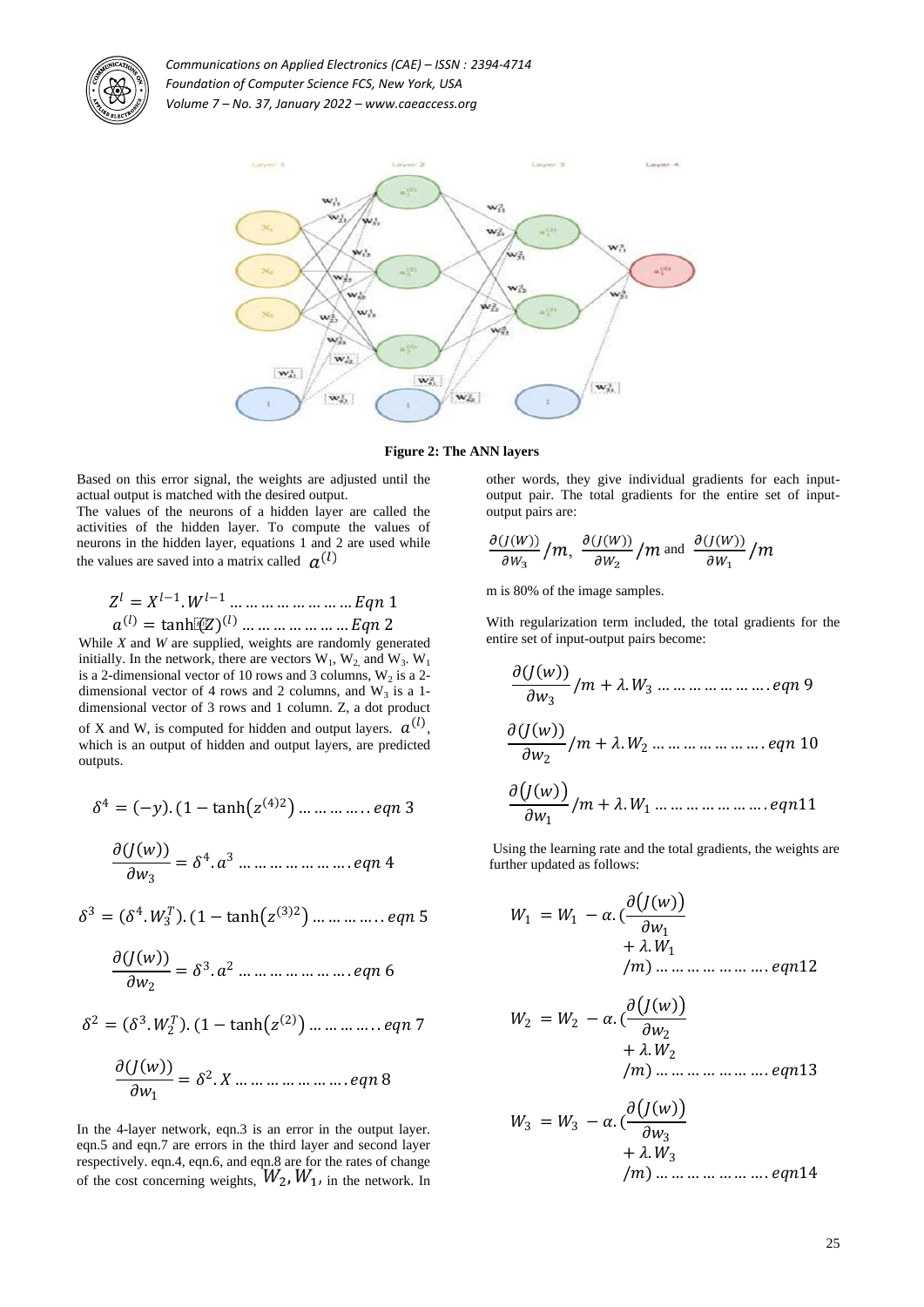

 $\alpha$  is the learning rate while is the regularization parameter. To check for the gradient,

The 38 elements are stored in a vector  $V_1$ 

| $\partial$ ( <i>J</i> ( <i>W</i> ))<br>$\partial W_1$                                                                                   | $\partial W1_{11}$                           | $\partial W1_{12}$ | $\partial W1_{13}$ |
|-----------------------------------------------------------------------------------------------------------------------------------------|----------------------------------------------|--------------------|--------------------|
|                                                                                                                                         | $\partial w1_{21}$                           | $\partial w1_{22}$ | $\partial w1_{23}$ |
|                                                                                                                                         | $\partial w1_{31}$                           | $\partial w1_{32}$ | $\partial w1_{33}$ |
|                                                                                                                                         | $\partial w1_{41}$                           | $\partial W1_{42}$ | $\partial w1_{43}$ |
|                                                                                                                                         | $\partial w1_{51}$                           | $\partial W1_{52}$ | $\partial w1_{53}$ |
|                                                                                                                                         | $\partial w1_{61}$                           | $\partial w1_{62}$ | $\partial w1_{63}$ |
|                                                                                                                                         | $\partial w1_{71}$                           | $\partial W1_{72}$ | $\partial w1_{73}$ |
|                                                                                                                                         | $\partial w1_{81}$                           | $\partial W1_{82}$ | $\partial w1_{83}$ |
|                                                                                                                                         | $\partial W1_{91}$                           | $\partial W1_{92}$ | $\partial W1_{93}$ |
|                                                                                                                                         |                                              |                    |                    |
|                                                                                                                                         | $\partial W2_{11}$                           | $\partial W2_{12}$ |                    |
| $\partial$ ( <i>J</i> ( <i>W</i> ))<br>$\partial W_2$                                                                                   | $\partial w2_{21}$                           | $\partial W2_{22}$ |                    |
|                                                                                                                                         | $\partial w2_{31}$                           | $\partial W2_{32}$ |                    |
|                                                                                                                                         | $\partial W2_{41}$                           | $\partial W2_{42}$ |                    |
|                                                                                                                                         |                                              |                    |                    |
| $\frac{\partial (J(W))}{\partial W_3} = \begin{vmatrix} 0 & 0 & 0 & 0 \\ 0 & 0 & 0 & 0 \\ 0 & 0 & 0 & 0 \\ 0 & 0 & 0 & 0 \end{vmatrix}$ | $\partial W3_{11}$                           |                    |                    |
|                                                                                                                                         |                                              |                    |                    |
|                                                                                                                                         | $\left\lfloor \partial w3_{31}\right\rfloor$ |                    |                    |

## **4. RESULTS AND DISCUSSION**

This research employed an application that was developed using some libraries in the python programming language that reads an iris image captured by a camera that was placed in a temporary folder on the laptop. The application reads the image, processes it, and evaluates it as shown in Figure 3 below.



**Figure 3: The app interface showing the running of the program**

If the age is below voting age, the image is moved to a rejected folder, otherwise, the image is moved to an accepted folder. The temporary folder is cleaned for the next picture. Figure 4 depicts the accepted folder containing the images of eligible voters that are 18 years and above.



**Figure 4: The Temporary Folder for the accepted image**

|                             | $(73, 48, 41)$ , $(73, 48, 41)$ , $(71, 48, 40)$ , $(70, 47, 39)$ , $(72, 47, 40)$ , $(71, 46,$   |               |
|-----------------------------|---------------------------------------------------------------------------------------------------|---------------|
|                             | 39), (74, 49, 42), (74, 49, 42), (73, 48, 41), (72, 47, 40), (69, 44, 37), (67,                   |               |
|                             | $42, 35$ , $(68, 43, 36)$ , $(64, 39, 32)$ , $(66, 41, 34)$ , $(72, 47, 40)$ , $(77, 52, 45)$ , ( |               |
|                             | 82, 57, 50), (82, 57, 50), (77, 52, 45), (72, 47, 40), (65, 40, 33), (58, 33, 26                  |               |
| ), (58, 33,                 | Screening Information                                                                             | )), (80, 55   |
| $, 48)$ , $(83)$            |                                                                                                   | $36$ ), (67   |
| $, 42, 35)$ , (             | Name: age4                                                                                        | $1.49.42$ .   |
| (73, 48, 41)                | Age: 14.7 years                                                                                   | (73, 48,      |
| 41), (76, 51                | Voting Status: You are not eligible to vote                                                       | $42$ , $(66,$ |
| $41, 34$ , $(64)$           |                                                                                                   | $58, 48$ , (  |
| $83, 53, 43$ ,              |                                                                                                   | 90, 58, 47    |
| ), (89, 59,                 |                                                                                                   | 1, (91, 63)   |
| , 52), (91, 0 <del>3,</del> |                                                                                                   | $78, 71$ , (  |
|                             | 93, 68, 61), (82, 57, 52), (64, 39, 34), (53, 28, 23), (54, 29, 24), (58, 33, 26                  |               |
|                             | ), (63, 38, 31), (71, 46, 39), (74, 47, 40), (77, 50, 43), (73, 46, 37), (73, 46                  |               |
|                             | , 37), (73, 44, 36), (77, 48, 40), (84, 54, 44), (80, 50, 40), (73, 43, 32), (73                  |               |

**Figure 5. A message box showing that a person is not eligible to vote**

|                   | $(73, 48, 41)$ , $(73, 48, 41)$ , $(71, 48, 40)$ , $(70, 47, 39)$ , $(72, 47, 40)$ , $(71, 46,$ |                                     |
|-------------------|-------------------------------------------------------------------------------------------------|-------------------------------------|
|                   | 39), (74, 49, 42), (74, 49, 42), (73, 48, 41), (72, 47, 40), (69, 44, 37), (67,                 |                                     |
|                   | 42, 35), (68, 43, 36), (64, 39, 32), (66, 41, 34), (72, 47, 40), (77, 52, 45), (                |                                     |
| 82.57.<br>5       | Screening Information                                                                           | ), (58, 33, 26                      |
| ), (58,           |                                                                                                 | $39$ ), $(80, 55)$                  |
| $, 48)$ , $(8)$   | Name: akin23                                                                                    | 43, 36), (67                        |
| , 42, 351         | Age: 20.29 years                                                                                | $(74, 49, 42)$ ,                    |
| (73, 48,          | Voting Status: You are eligible to vote                                                         | 43), (73, 48,                       |
| $41$ , $(76,$     |                                                                                                 | 49, 42), (66,                       |
| $41, 34$ .        |                                                                                                 | 88, 58, 48), (                      |
| 83, 53,<br>1.689. |                                                                                                 | i, (90, 58, 47<br>$51$ , $(91, 63)$ |
|                   | , 52), (91, 63, 52), (92, 63, 55), (96, 69, 60), (104, 77, 68), (103, 78, 71), (                |                                     |
|                   | 93, 68, 61), (82, 57, 52), (64, 39, 34), (53, 28, 23), (54, 29, 24), (58, 33, 26                |                                     |
|                   | ), (63, 38, 31), (71, 46, 39), (74, 47, 40), (77, 50, 43), (73, 46, 37), (73, 46                |                                     |
|                   | , 37), (73, 44, 36), (77, 48, 40), (84, 54, 44), (80, 50, 40), (73, 43, 32), (73                |                                     |
|                   | , 41, 30), (84, 52, 41), (93, 61, 50), (93, 61, 50), (102, 72, 61), (106, 76, 65                |                                     |

**Figure 6. A message box showing that a person is eligible to vote.**

The Dataset comprises of 240 set of Iris that was captured with a Coupled Charged-Device (CCD) camera with a good resolution to create meaningful detailed images. The system was able to correctly classify the Iris Images based on age as either an eligible or an ineligible voter using the following metrics: True Positives (TP), True Negatives (TN), False Positives (FP) and False Negatives (FN).

True Positive (TP) is a scenario whereby the system is accurately able to predict, determine and classify the age of a tested Iris as belonging to an eligible voter. The system correctly identified 215 sets of Iris correctly.

True Negative (TN) is a scenario whereby the system is accurately able to predict, determine and classify the age of a tested Iris as belonging to an ineligible voter. The system was